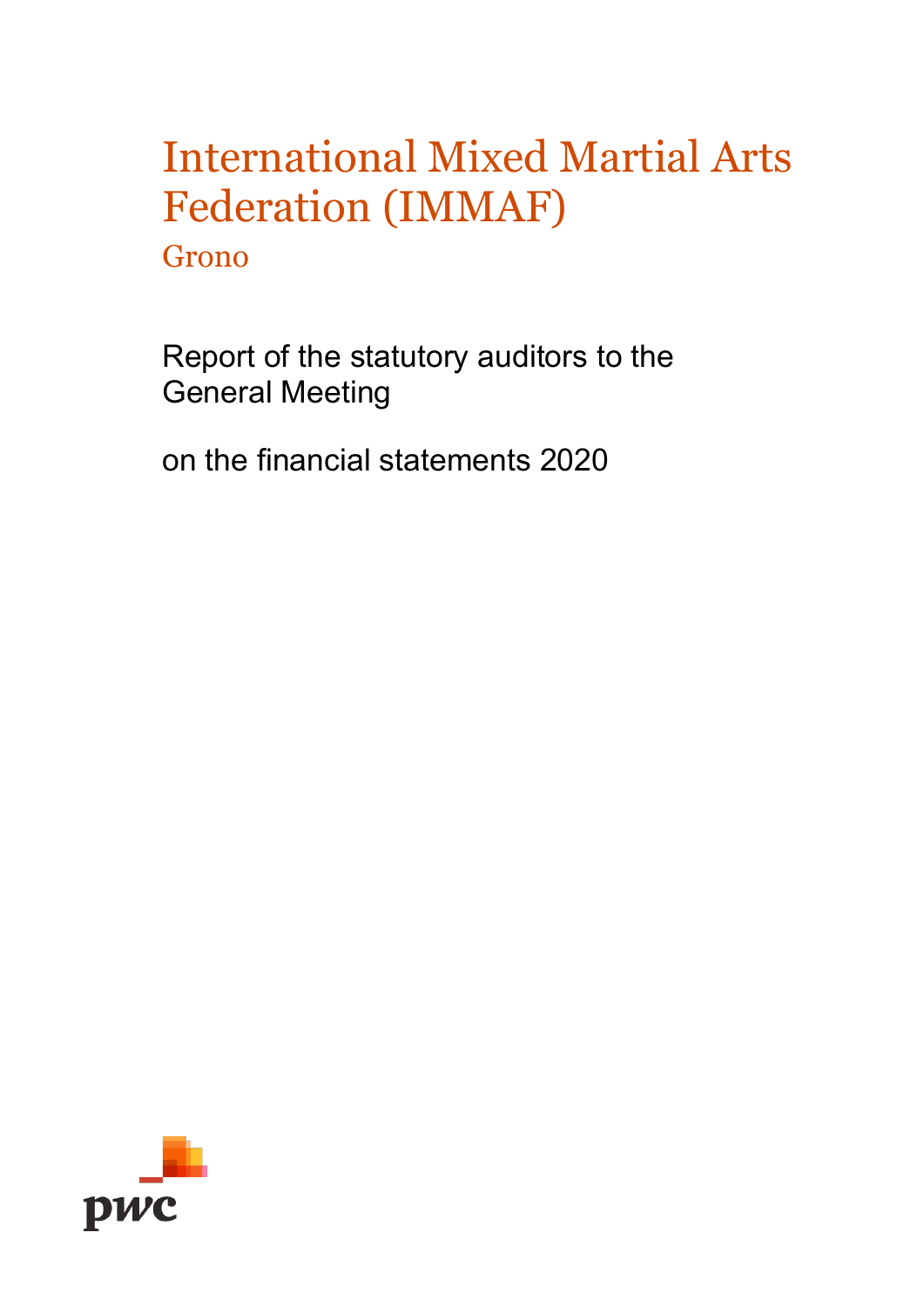# Report of the statutory auditors

on the limited statutory examination to the General Meeting of

International Mixed Martial Arts Federation (IMMAF) Grono

As statutory auditors, we have examined the financial statements of International Mixed Martial Arts Federation (IMMAF), which comprise the balance sheet, profit and loss statement and notes, for the period from 28 May 2020 to 31 December 2020.

These financial statements are the responsibility of the Board. Our responsibility is to perform a limited statutory examination on these financial statements. We confirm that we meet the licensing and independence requirements as stipulated by Swiss law.

We conducted our examination in accordance with the Swiss Standard on Limited Statutory Examination. This standard requires that we plan and perform a limited statutory examination to identify material misstatements in the financial statements. A limited statutory examination consists primarily of inquiries of association personnel and analytical procedures as well as detailed tests of association documents as considered appropriate in the circumstances. However, the testing of the operational processes and the internal control system, as well as inquiries and further testing procedures to detect fraud or other legal violations, are not within the scope of this examination.

Based on our limited statutory examination, nothing has come to our attention that causes us to believe that the financial statements do not comply with Swiss law and the association's articles of incorporation.

We draw your attention to the fact that the financial statements of International Mixed Martial Arts Federation (IMMAF), disclose negative equity amounting to USD 755'614.

PricewaterhouseCoopers SA



Audit expert

Philippe Tzaud Nicolas Daehler Audit expert Auditor in charge

Lausanne, 30 June 2021

Enclosure:

• Financial statements (balance sheet, profit and loss statement and notes)

*PricewaterhouseCoopers SA, avenue C.-F. Ramuz 45, case postale, CH-1001 Lausanne, Switzerland Téléphone: +41 58 792 81 00, Téléfax: +41 58 792 81 10, www.pwc.ch*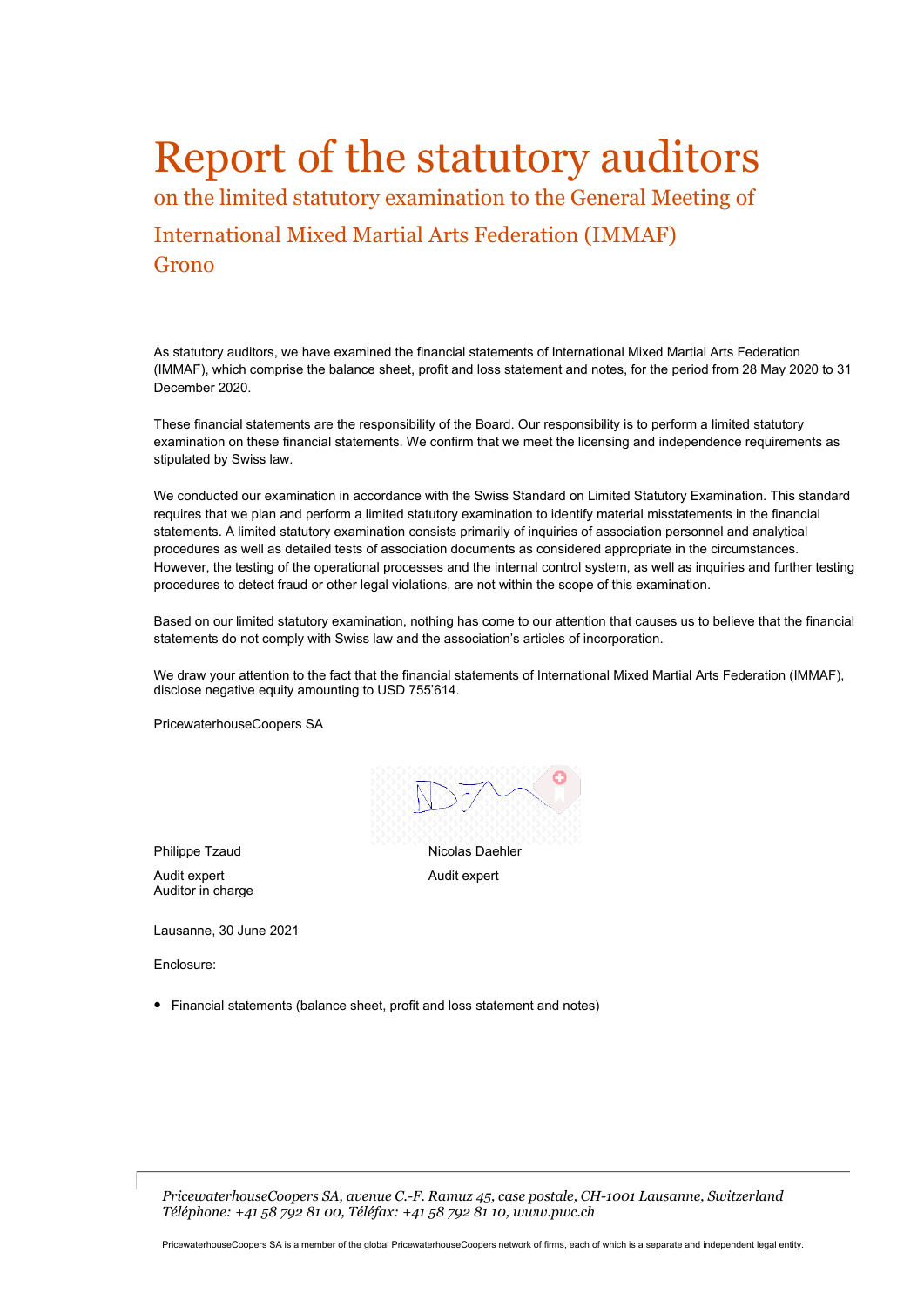### **Balance sheet as at 31 December** (in USD)

| <b>Assets</b>                        | 2020      |
|--------------------------------------|-----------|
| <b>Current assets</b>                |           |
| Cash and cash equivalents            | 2'027'171 |
| Trade receivables                    | 327'046   |
| due from third parties               | 327'046   |
| Other current receivables            | 7'235     |
| due from third parties               | 7'235     |
| Accrued income and prepaid expenses  | 19'338    |
| <b>Total current assets</b>          | 2'380'789 |
| <b>Non-current assets</b>            |           |
| Property, plant and equipment        | 15'789    |
| Intangible assets                    | 4'077     |
| <b>Total non-current assets</b>      | 19'866    |
| <b>Total assets</b>                  | 2'400'656 |
| (in USD)<br>Liabilities              | 2020      |
| Short-term liabilities               |           |
| Trade payables                       | 329'356   |
| due to third parties                 | 329'356   |
| Other short-term liabilities         | 15'276    |
| due to third parties                 | 15'276    |
| Accrued expenses and deferred income | 2'811'638 |
| <b>Total short-term liabilities</b>  | 3'156'270 |
| <b>Reserves</b>                      |           |
| <b>Cumulated reserves</b>            | -413'819  |
| Loss for the period                  | -297'512  |
| Translation adjustment               | -44'283   |
| <b>Total Reserves</b>                | -755'614  |

Total liabilities 2'400'656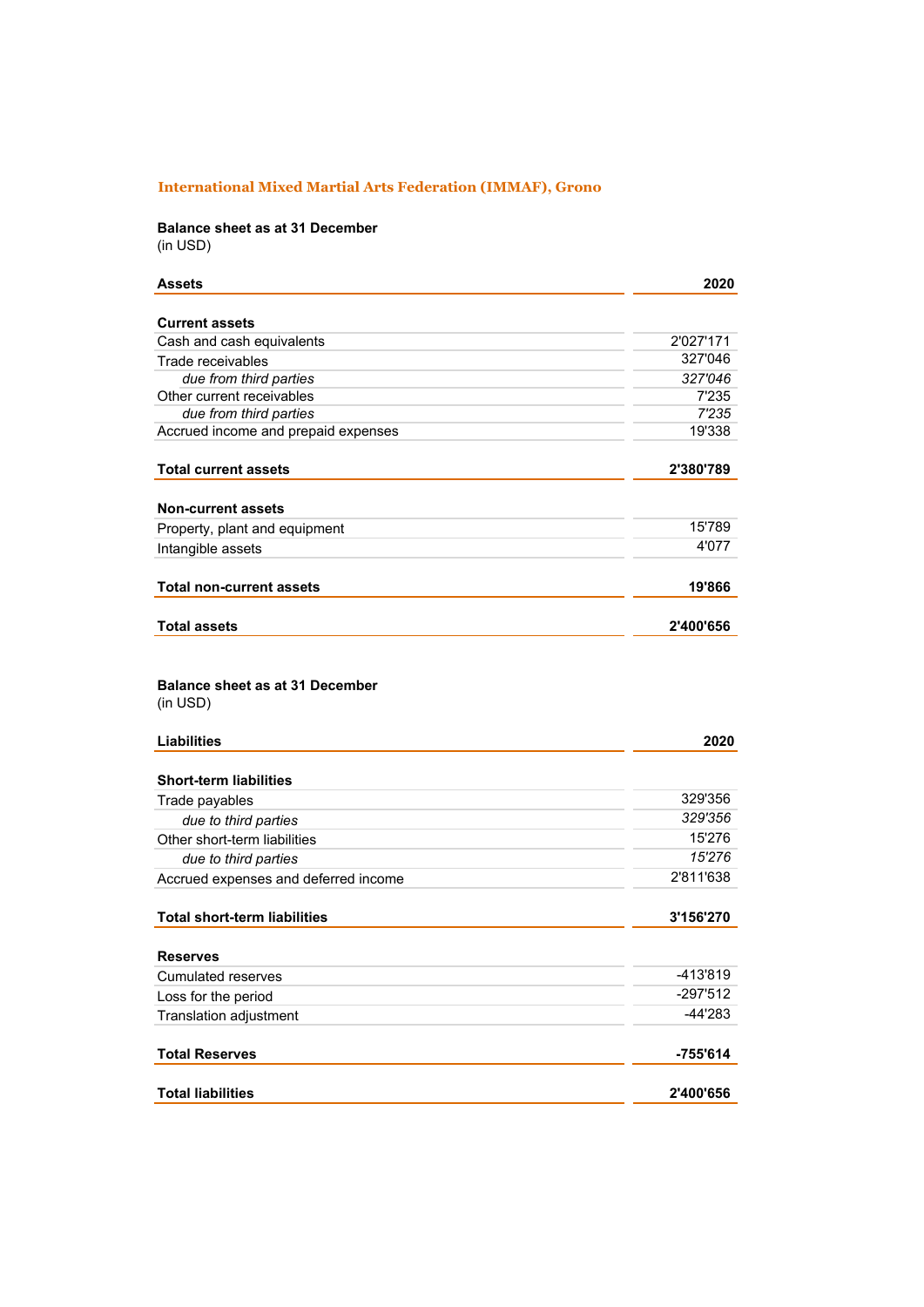# **Profit and loss statement for the period**

(in USD)

|                                                        | 28.05.2020-31.12.2020 |
|--------------------------------------------------------|-----------------------|
|                                                        |                       |
| Turnover                                               | 777'644               |
| Cost of sales                                          | -763'800              |
| Other operating expenses                               | -247'146              |
| Depreciation and valuation adjustments to fixed assets | $-3'601$              |
| Earnings before interest and taxes                     | -236'903              |
|                                                        |                       |
| <b>Financial expenses</b>                              | $-60'609$             |
| <b>Earnings before taxes</b>                           | $-297'512$            |
|                                                        |                       |
| <b>Result before taxes</b>                             | -297'512              |
|                                                        |                       |
| Direct taxes                                           |                       |
| Loss for the period                                    | -297'512              |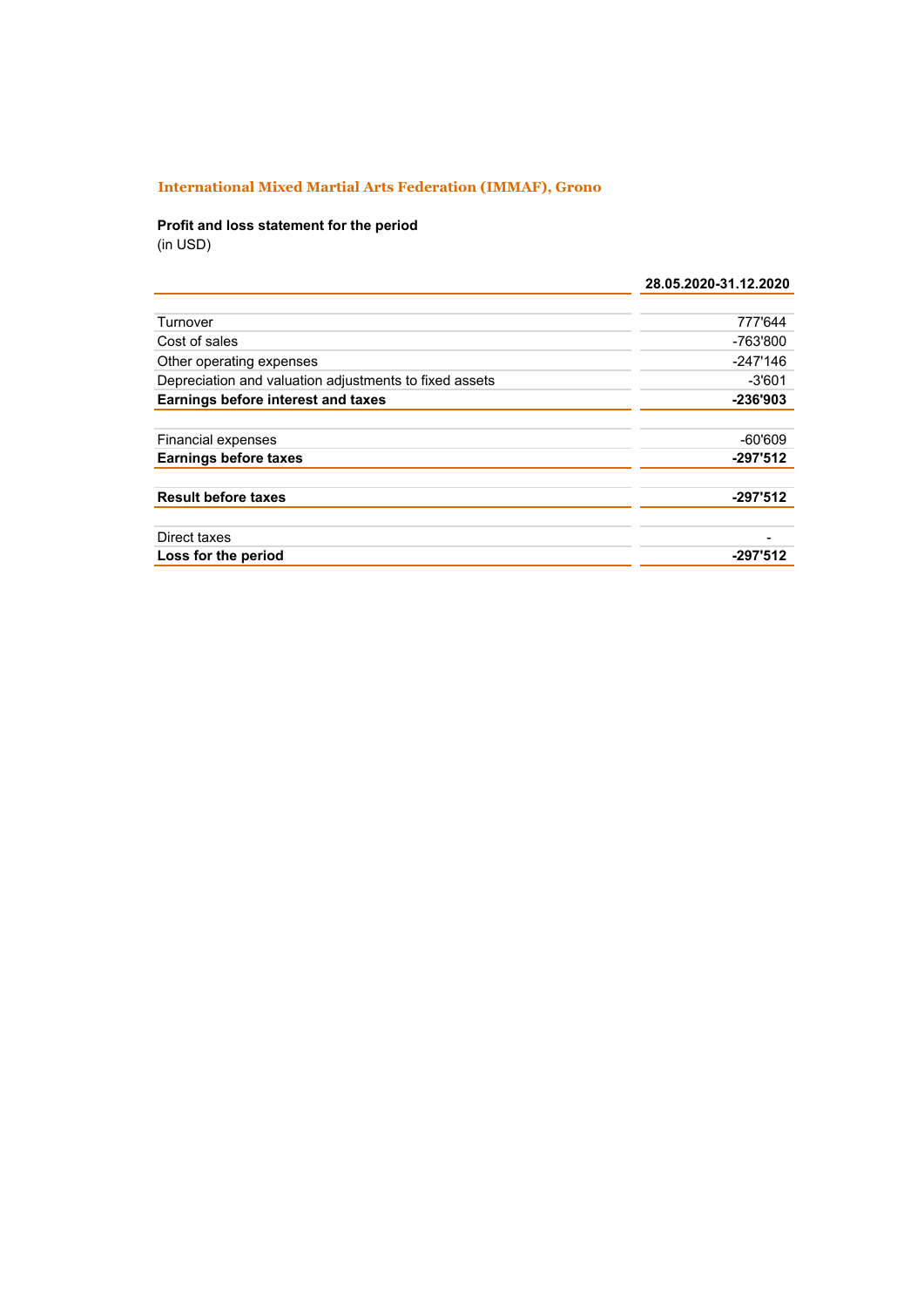## **Balance sheet as at 31 December**

(in Swiss francs)

| <b>Assets</b>                                                | 2020      |
|--------------------------------------------------------------|-----------|
| <b>Current assets</b>                                        |           |
| Cash and cash equivalents                                    | 1'786'788 |
| Trade receivables                                            | 288'265   |
| due from third parties                                       | 288'265   |
| Other current receivable                                     | 6'377     |
| due from third parties                                       | 6'377     |
| Accrued income and prepaid expenses                          | 17'045    |
| <b>Total current assets</b>                                  | 2'098'475 |
| <b>Non-current assets</b>                                    |           |
| Property, plant and equipment                                | 13'957    |
| Intangible assets                                            | 4'012     |
| <b>Total non-current assets</b>                              | 17'968    |
| <b>Total assets</b>                                          | 2'116'443 |
| <b>Liabilities</b>                                           | 2020      |
| <b>Short-term liabilities</b>                                |           |
|                                                              | 290'301   |
| Trade payables                                               | 290'301   |
| due to third parties                                         | 13'464    |
| Other short-term liabilities                                 | 13'464    |
| due to third parties<br>Accrued expenses and deferred income | 2'478'234 |
|                                                              |           |
| Total short-term liabilities                                 | 2'781'999 |
| <b>Reserves</b>                                              |           |
| Cumulated reserves                                           | -399'690  |
| Loss for the period                                          | -262'233  |
| Translation adjustment                                       | $-3'633$  |
| <b>Total Reserves</b>                                        | -665'556  |
| <b>Total liabilities</b>                                     | 2'116'443 |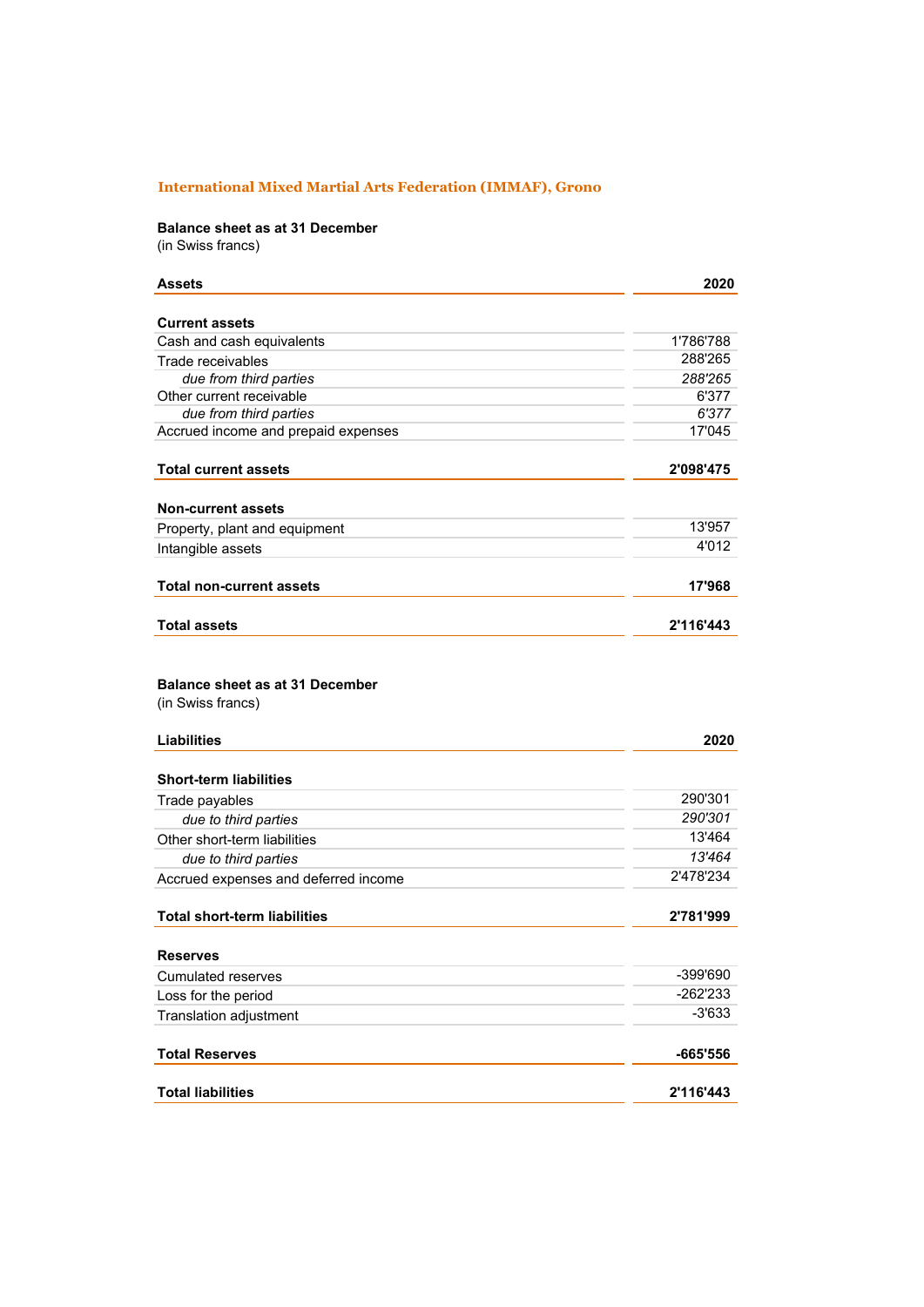## **Profit and loss statement for the period**

(in Swiss francs)

|                                                        | 28.05.2020-31.12.2020 |
|--------------------------------------------------------|-----------------------|
|                                                        |                       |
| Turnover                                               | 685'431               |
| Cost of sales                                          | $-673'229$            |
| Other operating expenses                               | $-217'839$            |
| Depreciation and valuation adjustments to fixed assets | $-3'174$              |
| Earnings before interest and taxes                     | $-208'811$            |
|                                                        |                       |
| <b>Financial expenses</b>                              | -53'422               |
| <b>Earnings before taxes</b>                           | $-262'233$            |
| <b>Result before taxes</b>                             | -262'233              |
| Direct taxes                                           |                       |
| Loss for the period                                    | -262'233              |